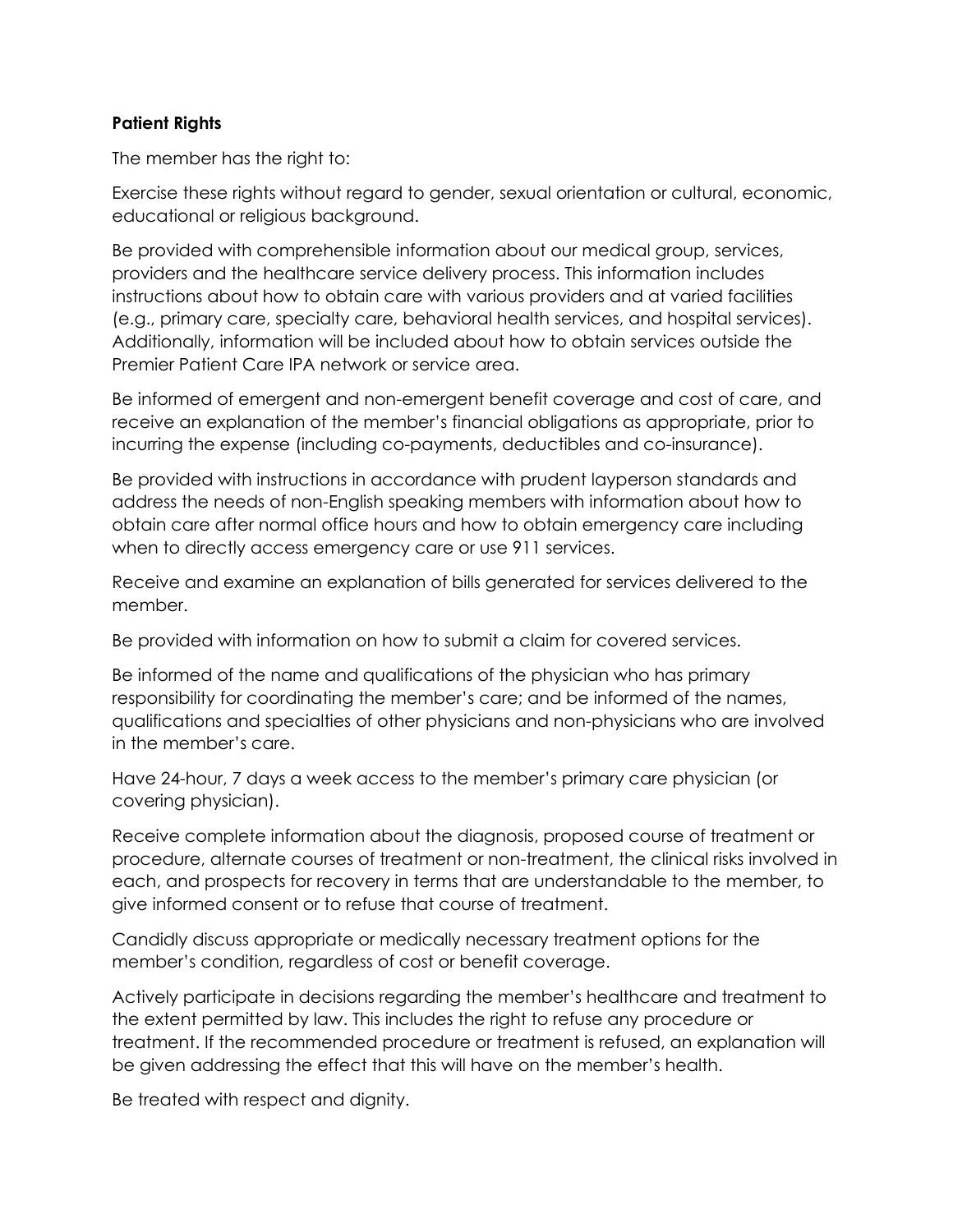Receive considerate and respectful care with full consideration of the member's privacy.

Receive confidential treatment of all member information and records used for any purpose.

Be informed of applicable rules in the various health care settings regarding member conduct.

Express opinions or concerns about our medical group or the care provided and offer recommendations for change in the healthcare service delivery process by contacting the Member Services Department.

Be informed of the member complaint/grievance and appeal process including how to express a complaint or appeal.

Be informed of the termination of a primary care provider or practice site and receive assistance in selecting a new primary care provider or site in this situation.

Change primary care physicians by contacting the Member Services Department at your health plan.

Be provided information on how we evaluate with health plans, new technology for inclusion as a covered benefit.

Receive reasonable continuity of care and be given timely and sensible responses to questions and requests made for service, care and payment (including complaints and appeals).

Be informed of continuing healthcare requirements following office visits, treatments, procedures and hospitalizations.

Have all member rights apply to the person who has the legal responsibility to make healthcare decisions for the member.

To make available and or assist Limited English Proficiency (LEP) members access to their contracted health plan interpreter services or when requested at any scheduled or unscheduled or unscheduled visits at provider offices, including ancillary providers, specialty service providers, diagnostic testing facilities, and urgent care at no cost to the member.

Right to make recommendations regarding member rights and responsibilities policies.

Request enrollment in, or to decline or disenroll from, case management and/or disease management programs.

For any member denial the member will be able to contact the Medical Group and request a copy of the criteria used to make the decision on a denial that the group has made.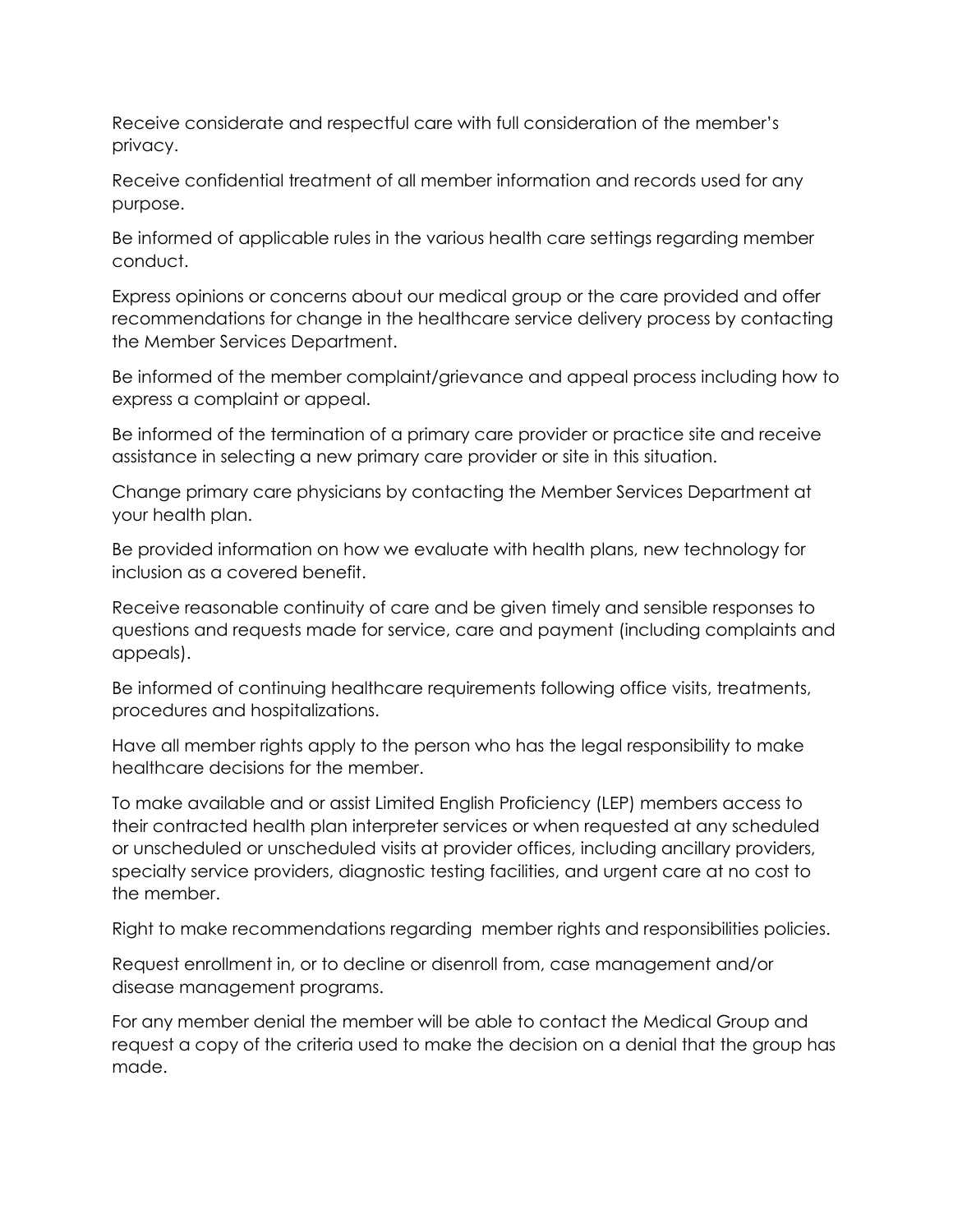## **Member Responsibilities Policy**

The member has the responsibility to:

Be familiar with the benefits and exclusions of the member's health plan coverage.

Provide the member's healthcare provider with complete and accurate information necessary for the care of the member (to the extent possible).

Be on time for all appointments and notify the provider's office as far in advance as possible for appointment cancellation or rescheduling.

Report changes in the member's condition according to provider instructions.

Inform providers of the member's inability to understand the information given to him/her.

Carry out the treatment plan that has been developed and agreed upon by the healthcare provider and the member.

Contact the member's primary care physician (or covering physician) for any care needed after that physician's normal office hours.

Treat the healthcare provider and staff with respect.

Obtain an authorized referral from the member's primary care physician for a visit to a specialist and/or to receive specialty care.

Be familiar and comply with our healthcare service delivery system regarding access to routine, urgent and emergent care.

Contact the Member Services Department or the member's health plan Member Services Department regarding questions and assistance.

Respect the rights, property and environment of all physician and medical group providers, staff and other members.

Have all of these responsibilities apply to the person who has the legal responsibility to make healthcare decisions for the member.

Make recommendations regarding our member rights and responsibilities.

Some important notes for our members and providers:

We and our affiliates do not reward or offer incentives to employees or associates to encourage inappropriate under-utilization of services. We are committed to providing quality care to our members, and therefore: